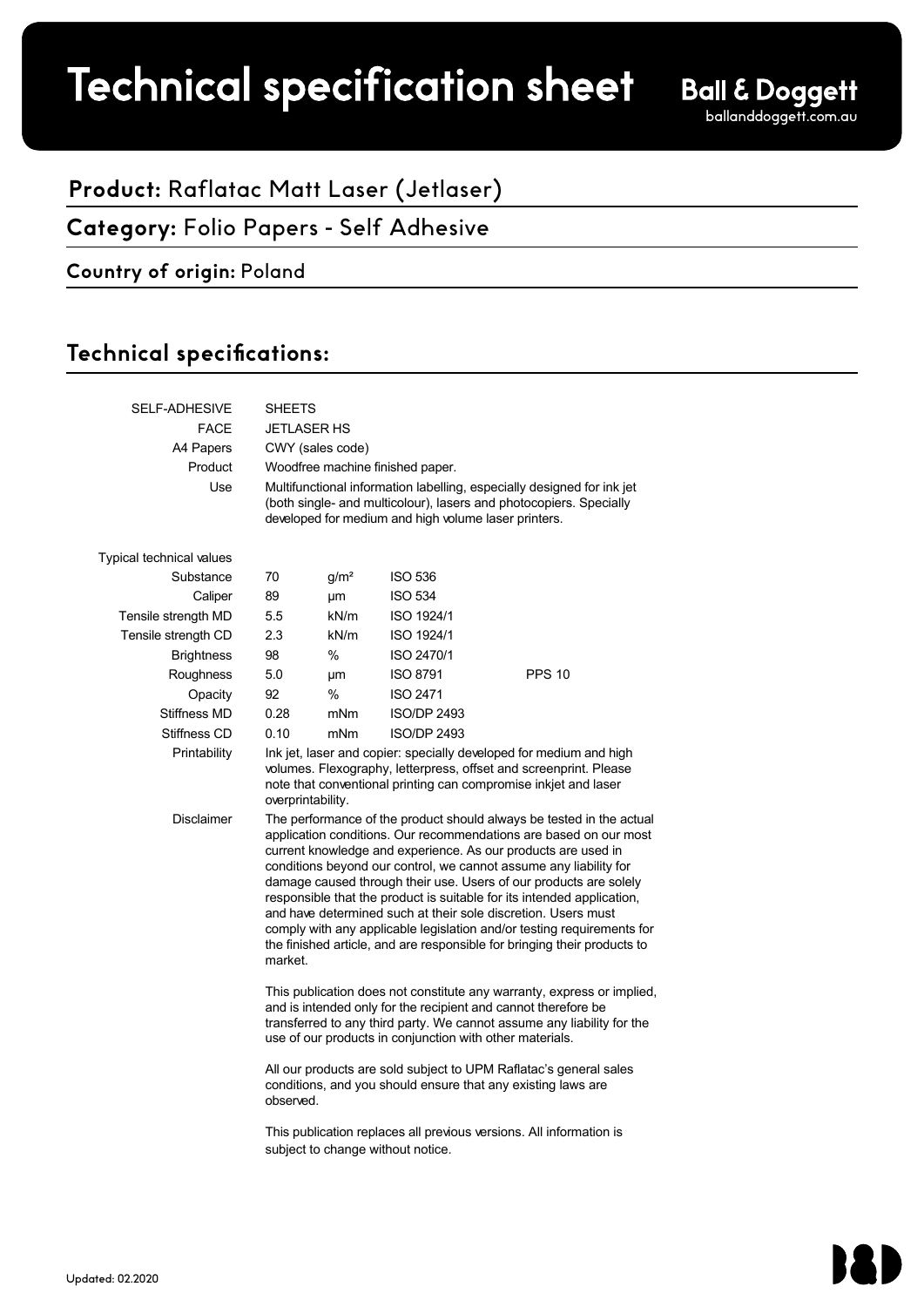# Technical specification sheet

## **Product:** Raflatac Matt Laser (Jetlaser)

**Category:** Folio Papers - Adhesive Sheets

#### **Country of origin:** Poland

### Technical specifications:

| <b>ADHESIVE</b>                 | SPA3                                                                                                                                                                                                                                                                                                                                                                                                                                                                                                                                                                                                                                                             |             |                  |  |  |
|---------------------------------|------------------------------------------------------------------------------------------------------------------------------------------------------------------------------------------------------------------------------------------------------------------------------------------------------------------------------------------------------------------------------------------------------------------------------------------------------------------------------------------------------------------------------------------------------------------------------------------------------------------------------------------------------------------|-------------|------------------|--|--|
| Permanent                       | SPA3 (sales code)                                                                                                                                                                                                                                                                                                                                                                                                                                                                                                                                                                                                                                                |             |                  |  |  |
| <b>Type</b>                     | General permanent adhesive for sheets.                                                                                                                                                                                                                                                                                                                                                                                                                                                                                                                                                                                                                           |             |                  |  |  |
| Composition                     | Modified acrylic dispersion.                                                                                                                                                                                                                                                                                                                                                                                                                                                                                                                                                                                                                                     |             |                  |  |  |
| Use                             | Designed for Sheets laminates in wide range of end-uses, specially<br>for laser printer applications. Very good adhesion for general use with<br>paper labels. Good heat resistance. Adhesive specially improved with<br>non-bleeding properties on high speed printer lasers, for complete<br>security 4-edges matrix srtripping recommended.                                                                                                                                                                                                                                                                                                                   |             |                  |  |  |
| <b>Typical technical values</b> |                                                                                                                                                                                                                                                                                                                                                                                                                                                                                                                                                                                                                                                                  |             |                  |  |  |
| Tack min                        | 10                                                                                                                                                                                                                                                                                                                                                                                                                                                                                                                                                                                                                                                               | N           | FTM <sub>9</sub> |  |  |
| Shear min                       | $\overline{c}$                                                                                                                                                                                                                                                                                                                                                                                                                                                                                                                                                                                                                                                   | h           | FTM8             |  |  |
| Labelling temperature min       | 5                                                                                                                                                                                                                                                                                                                                                                                                                                                                                                                                                                                                                                                                | °C          |                  |  |  |
| Service temperature min         | $-10$                                                                                                                                                                                                                                                                                                                                                                                                                                                                                                                                                                                                                                                            | $^{\circ}C$ |                  |  |  |
| Service temperature max         | 100                                                                                                                                                                                                                                                                                                                                                                                                                                                                                                                                                                                                                                                              | °C          |                  |  |  |
| Limitations                     | Should not be used in cold environments. Not recommended for<br>labelling highly curved surfaces.                                                                                                                                                                                                                                                                                                                                                                                                                                                                                                                                                                |             |                  |  |  |
| Shelf life                      | From the date of manufacture 4 years in +20°C and RH50%.                                                                                                                                                                                                                                                                                                                                                                                                                                                                                                                                                                                                         |             |                  |  |  |
| <b>Disclaimer</b>               | The performance of the product should always be tested in the actual<br>application conditions. Our recommendations are based on our most<br>current knowledge and experience. As our products are used in<br>conditions beyond our control, we cannot assume any liability for<br>damage caused through their use. Users of our products are solely<br>responsible that the product is suitable for its intended application,<br>and have determined such at their sole discretion. Users must<br>comply with any applicable legislation and/or testing requirements for<br>the finished article, and are responsible for bringing their products to<br>market. |             |                  |  |  |
|                                 | This publication does not constitute any warranty, express or implied,<br>and is intended only for the recipient and cannot therefore be<br>transferred to any third party. We cannot assume any liability for the<br>use of our products in conjunction with other materials.<br>All our products are sold subject to UPM Raflatac's general sales                                                                                                                                                                                                                                                                                                              |             |                  |  |  |
|                                 | conditions, and you should ensure that any existing laws are<br>observed.<br>This publication replaces all previous versions. All information is                                                                                                                                                                                                                                                                                                                                                                                                                                                                                                                 |             |                  |  |  |
|                                 | subject to change without notice.                                                                                                                                                                                                                                                                                                                                                                                                                                                                                                                                                                                                                                |             |                  |  |  |